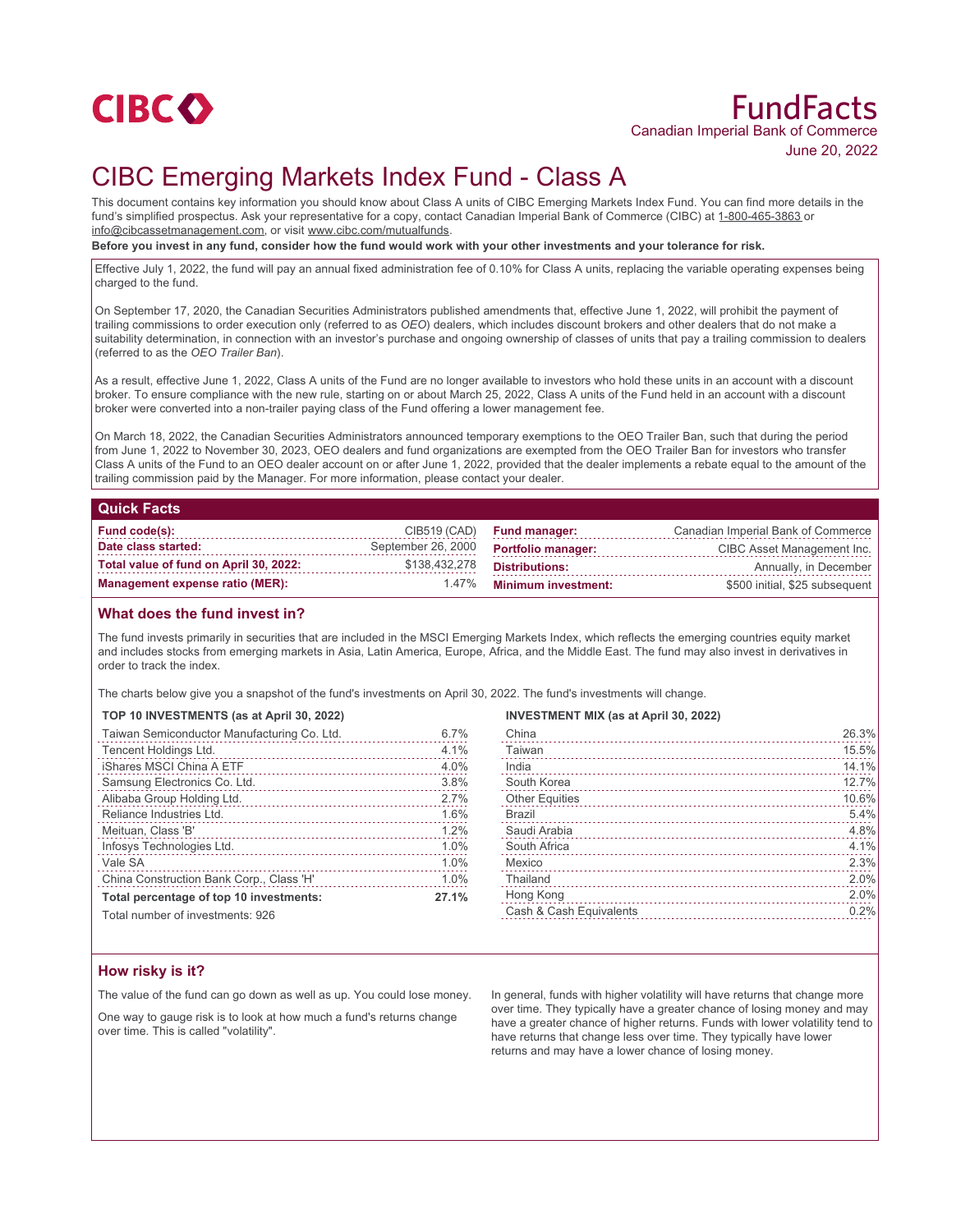# **FundFacts**

# CIBC Emerging Markets Index Fund - Class A *continued*

For more information about the risk rating, refer to *Investment Risk Classification Methodology* under *Specific Information About Each of the Mutual Funds Described in this Document* in the fund's simplified prospectus. For more information about specific risks that can affect the fund's returns, refer to the simplified prospectus under the section *What* 

Like most mutual funds, this fund does not have any guarantees. You

*are the Risks of Investing in the Fund?* for the fund.

may not get back the amount of money you invest.

### **Risk rating**

CIBC has rated the volatility of this fund as **Medium to High**.

This rating is based on how much the fund's returns have changed from year to year. It does not tell you how volatile the fund will be in the future. The rating can change over time. A fund with a low risk rating can still lose money.



**How has the fund performed?**

This section tells you how Class A units of the fund have performed over the past 10 years. Returns are after expenses have been deducted. These expenses reduce the fund's returns.

**No guarantees**

### **YEAR-BY-YEAR RETURNS**

This chart shows how Class A units of the fund performed in each of the past 10 calendar years. Class A units dropped in value in 2 of the 10 years. The range of returns and change from year to year can help you assess how risky the fund has been in the past. It does not tell you how the fund will perform in the future.



### **BEST AND WORST 3-MONTH RETURNS**

This table shows the best and worst returns for Class A units of the fund in a 3-month period over the past 10 calendar years. The best and worst 3-month returns could be higher or lower in the future. Consider how much of a loss you could afford to take in a short period of time.

|                    |           | Return $\vert$ 3 months ending | If you invested \$1,000 at the beginning of the period |
|--------------------|-----------|--------------------------------|--------------------------------------------------------|
| <b>Best return</b> | $14.5\%$  | January 31, 2021               | Your investment would rise to \$1,145                  |
| Worst return       | $-18.4\%$ | │ March 31. 2020               | Your investment would drop to \$816                    |

### **AVERAGE RETURN**

The annual compounded return of Class A units of the fund was 4.1% over the past 10 years. If you had invested \$1,000 in the fund 10 years ago, your investment would be worth \$1,489 as at April 30, 2022.

| Who is this fund for?                                                                                                                                                        | A word about tax                                                                                                                                                                                                                                                                                     |  |
|------------------------------------------------------------------------------------------------------------------------------------------------------------------------------|------------------------------------------------------------------------------------------------------------------------------------------------------------------------------------------------------------------------------------------------------------------------------------------------------|--|
| Investors who:<br>• are seeking exposure to emerging economies and returns similar to<br>those of the MSCI Emerging Markets Index; and<br>• are investing for the long term. | In general, you will have to pay income tax on any money you make on a<br>fund. How much you pay depends on the tax laws where you live and<br>whether or not you hold the fund in a registered plan such as a<br>Registered Retirement Savings Plan (RRSP) or a Tax-Free Savings<br>Account (TFSA). |  |
|                                                                                                                                                                              | Keep in mind that if you hold your fund in a non-registered plan, fund<br>distributions are included in your taxable income, whether you receive<br>them in cash or have them reinvested.                                                                                                            |  |

## **How much does it cost?**

The following tables show the fees and expenses you could pay to buy, own, and sell Class A units of the fund. The fees and expenses - including any commissions - can vary among classes of a fund and among funds. Higher commissions can influence representatives to recommend one investment over another. Ask about other funds and investments that may be suitable for you at a lower cost.

We automatically convert eligible investors from Class A units into the Premium Class units of the Fund (bearing a lower management fee) when their investment amount in Class A units of the Fund, or their aggregated investment amount in Class A units and Premium Class units of the Fund, within a single account meets the minimum investment amount of Premium Class units of \$50,000. Eligible investors will benefit from a management fee decrease. See *Automatic conversion program* below under the sub-heading *Fund expenses*. If you no longer meet the minimum investment amount for Premium Class units, we may convert your Premium Class units back into Class A units which have a higher management fee. See *Purchases, Switches and Redemptions* in the Fund's simplified prospectus and speak to your investment advisor for additional details.